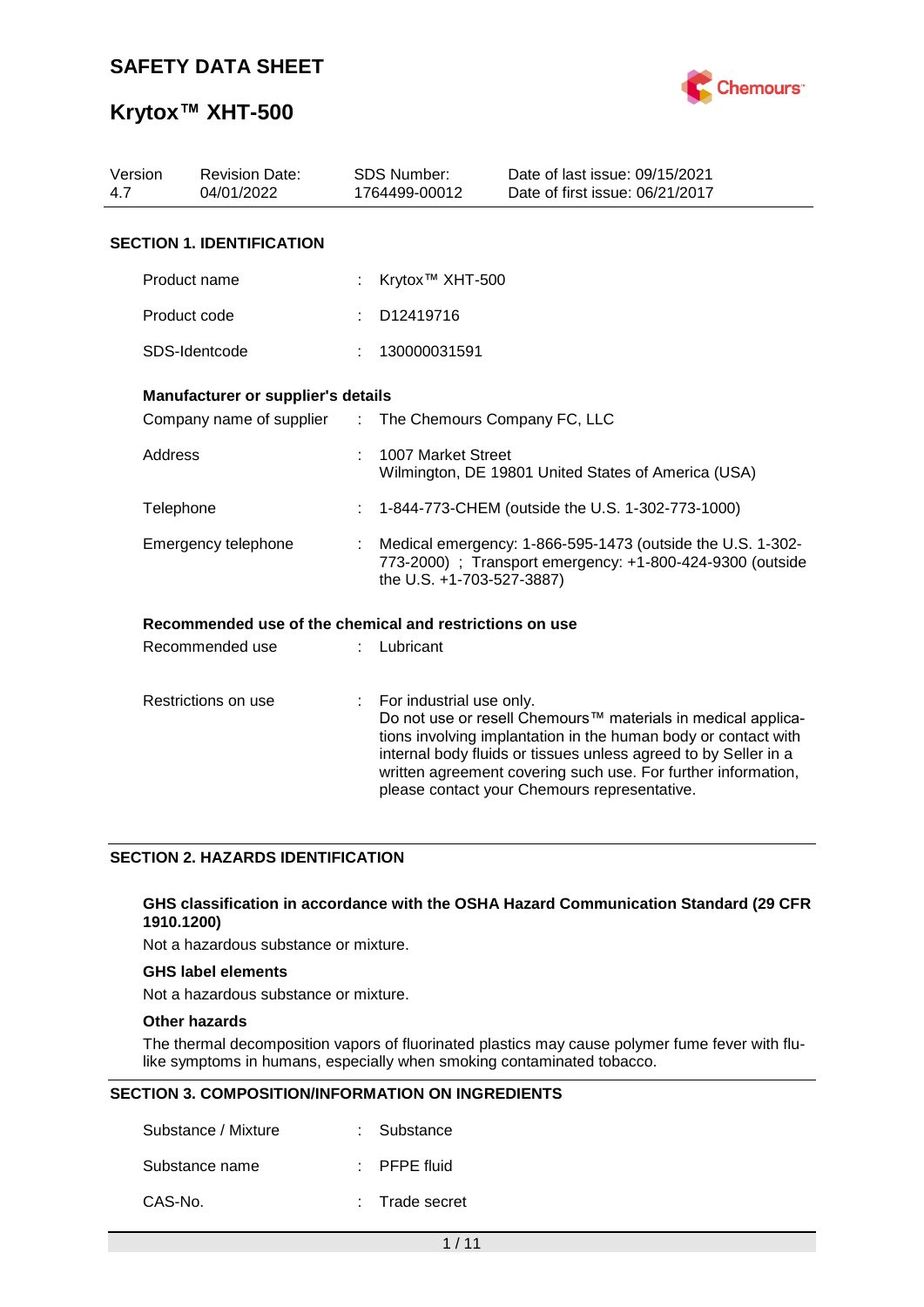



| Version | <b>Revision Date:</b> | SDS Number:   | Date of last issue: 09/15/2021  |
|---------|-----------------------|---------------|---------------------------------|
| 4.7     | 04/01/2022            | 1764499-00012 | Date of first issue: 06/21/2017 |

### **Components**

No hazardous ingredients

| <b>SECTION 4. FIRST AID MEASURES</b> |
|--------------------------------------|
|--------------------------------------|

| If inhaled                                                        |    | If inhaled, remove to fresh air.<br>Get medical attention if symptoms occur.                                                                                                                                                                                                                                                        |
|-------------------------------------------------------------------|----|-------------------------------------------------------------------------------------------------------------------------------------------------------------------------------------------------------------------------------------------------------------------------------------------------------------------------------------|
| In case of skin contact                                           |    | Wash with water and soap as a precaution.<br>Get medical attention if symptoms occur.                                                                                                                                                                                                                                               |
| In case of eye contact                                            |    | : Flush eyes with water as a precaution.<br>Get medical attention if irritation develops and persists.                                                                                                                                                                                                                              |
| If swallowed                                                      | ÷. | If swallowed, DO NOT induce vomiting.<br>Get medical attention if symptoms occur.<br>Rinse mouth thoroughly with water.                                                                                                                                                                                                             |
| Most important symptoms<br>and effects, both acute and<br>delayed | ÷  | Inhalation may provoke the following symptoms:<br>Polymer fume fever<br>Skin contact may provoke the following symptoms:<br>Redness<br>Eye contact may provoke the following symptoms<br><b>Blurred vision</b><br>Discomfort<br>Lachrymation<br>Inhalation may provoke the following symptoms:<br>Irritation<br>Shortness of breath |
| Protection of first-aiders                                        |    | No special precautions are necessary for first aid responders.                                                                                                                                                                                                                                                                      |
| Notes to physician                                                |    | Treat symptomatically and supportively.                                                                                                                                                                                                                                                                                             |

### **SECTION 5. FIRE-FIGHTING MEASURES**

| Suitable extinguishing media :           |    | Not applicable<br>Will not burn                                                                                                |
|------------------------------------------|----|--------------------------------------------------------------------------------------------------------------------------------|
| Unsuitable extinguishing<br>media        | t. | Not applicable<br>Will not burn                                                                                                |
| Specific hazards during fire<br>fighting |    | Exposure to combustion products may be a hazard to health.                                                                     |
| Hazardous combustion prod-<br>ucts       |    | Hydrogen fluoride<br>carbonyl fluoride<br>potentially toxic fluorinated compounds<br>aerosolized particulates<br>Carbon oxides |
| Specific extinguishing meth-             | t. | Use extinguishing measures that are appropriate to local cir-                                                                  |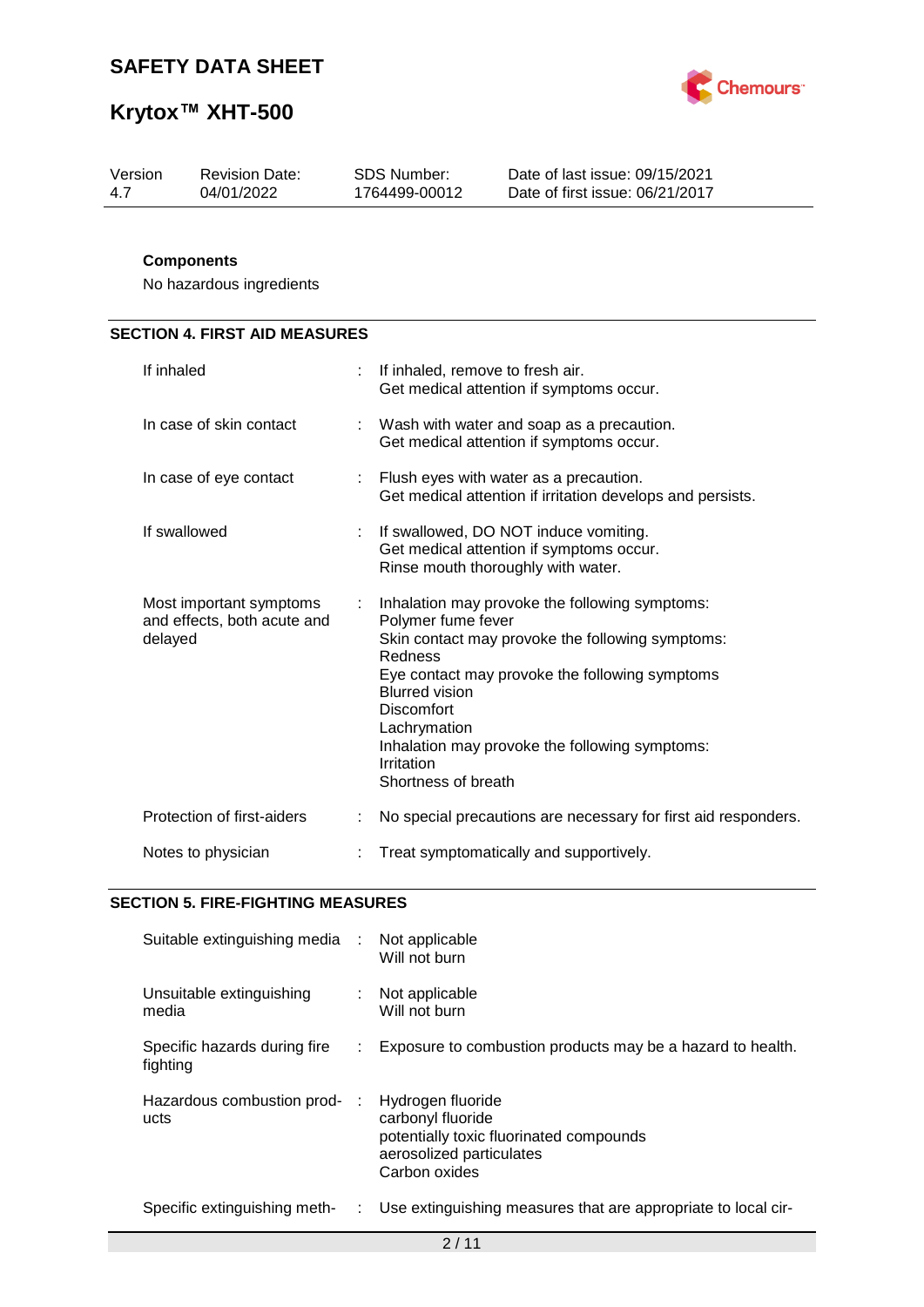

# **Krytox™ XHT-500**

| Version<br>4.7                                      | <b>Revision Date:</b><br>04/01/2022                                                                             |  | SDS Number:<br>1764499-00012                                                                                                                                                                                                           | Date of last issue: 09/15/2021<br>Date of first issue: 06/21/2017                                                                                                                                                                                                                                                                                                                                                                                                                                                                                                                                                        |  |  |
|-----------------------------------------------------|-----------------------------------------------------------------------------------------------------------------|--|----------------------------------------------------------------------------------------------------------------------------------------------------------------------------------------------------------------------------------------|--------------------------------------------------------------------------------------------------------------------------------------------------------------------------------------------------------------------------------------------------------------------------------------------------------------------------------------------------------------------------------------------------------------------------------------------------------------------------------------------------------------------------------------------------------------------------------------------------------------------------|--|--|
| ods                                                 |                                                                                                                 |  | SO.<br>Evacuate area.                                                                                                                                                                                                                  | cumstances and the surrounding environment.<br>Use water spray to cool unopened containers.<br>Remove undamaged containers from fire area if it is safe to do                                                                                                                                                                                                                                                                                                                                                                                                                                                            |  |  |
| Special protective equipment :<br>for fire-fighters |                                                                                                                 |  | Wear self-contained breathing apparatus for firefighting if<br>necessary.<br>Use personal protective equipment.                                                                                                                        |                                                                                                                                                                                                                                                                                                                                                                                                                                                                                                                                                                                                                          |  |  |
|                                                     | <b>SECTION 6. ACCIDENTAL RELEASE MEASURES</b>                                                                   |  |                                                                                                                                                                                                                                        |                                                                                                                                                                                                                                                                                                                                                                                                                                                                                                                                                                                                                          |  |  |
|                                                     | Personal precautions, protec- :<br>tive equipment and emer-<br>gency procedures                                 |  |                                                                                                                                                                                                                                        | Follow safe handling advice (see section 7) and personal pro-<br>tective equipment recommendations (see section 8).                                                                                                                                                                                                                                                                                                                                                                                                                                                                                                      |  |  |
|                                                     | Avoid release to the environment.<br><b>Environmental precautions</b><br>oil barriers).<br>cannot be contained. |  | Prevent further leakage or spillage if safe to do so.<br>Prevent spreading over a wide area (e.g., by containment or<br>Retain and dispose of contaminated wash water.<br>Local authorities should be advised if significant spillages |                                                                                                                                                                                                                                                                                                                                                                                                                                                                                                                                                                                                                          |  |  |
|                                                     | Methods and materials for<br>containment and cleaning up                                                        |  | bent.<br>which regulations are applicable.                                                                                                                                                                                             | Soak up with inert absorbent material.<br>For large spills, provide diking or other appropriate contain-<br>ment to keep material from spreading. If diked material can be<br>pumped, store recovered material in appropriate container.<br>Clean up remaining materials from spill with suitable absor-<br>Local or national regulations may apply to releases and dispo-<br>sal of this material, as well as those materials and items em-<br>ployed in the cleanup of releases. You will need to determine<br>Sections 13 and 15 of this SDS provide information regarding<br>certain local or national requirements. |  |  |

### **SECTION 7. HANDLING AND STORAGE**

| <b>Technical measures</b>   | See Engineering measures under EXPOSURE<br>CONTROLS/PERSONAL PROTECTION section.                                                                                                                                           |
|-----------------------------|----------------------------------------------------------------------------------------------------------------------------------------------------------------------------------------------------------------------------|
| Local/Total ventilation     | Use only with adequate ventilation.                                                                                                                                                                                        |
| Advice on safe handling     | Do not breathe decomposition products.                                                                                                                                                                                     |
|                             | Handle in accordance with good industrial hygiene and safety<br>practice, based on the results of the workplace exposure as-<br>sessment<br>Take care to prevent spills, waste and minimize release to the<br>environment. |
| Conditions for safe storage | Keep in properly labeled containers.                                                                                                                                                                                       |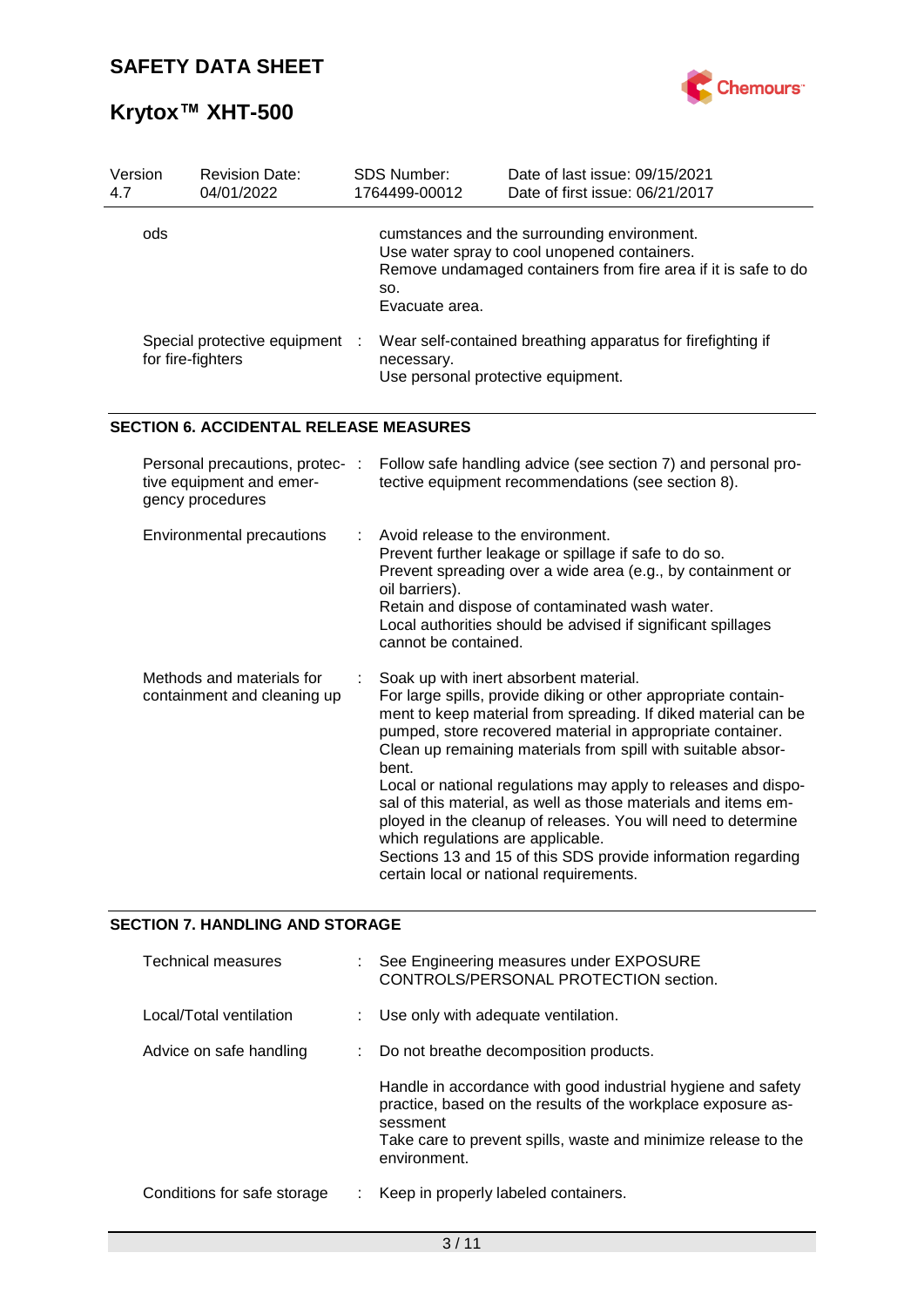

# **Krytox™ XHT-500**

| Version<br>4.7                                | <b>Revision Date:</b><br>04/01/2022 | <b>SDS Number:</b><br>1764499-00012 | Date of last issue: 09/15/2021<br>Date of first issue: 06/21/2017 |
|-----------------------------------------------|-------------------------------------|-------------------------------------|-------------------------------------------------------------------|
|                                               |                                     |                                     | Store in accordance with the particular national regulations.     |
| Materials to avoid                            |                                     |                                     | No special restrictions on storage with other products.           |
| Further information on stor-<br>age stability |                                     |                                     | No decomposition if stored and applied as directed.               |

### **SECTION 8. EXPOSURE CONTROLS/PERSONAL PROTECTION**

### **Ingredients with workplace control parameters**

Contains no substances with occupational exposure limit values.

### **Occupational exposure limits of decomposition products**

| Components          | CAS-No.   | Value type<br>(Form of<br>exposure) | Control parame-<br>ters / Permissible<br>concentration | <b>Basis</b>     |
|---------------------|-----------|-------------------------------------|--------------------------------------------------------|------------------|
| Hydrofluoric acid   | 7664-39-3 | <b>TWA</b>                          | $0.5$ ppm<br>(Fluorine)                                | <b>ACGIH</b>     |
|                     |           | $\mathsf{C}$                        | 2 ppm<br>(Fluorine)                                    | <b>ACGIH</b>     |
|                     |           | C                                   | 6 ppm<br>$5$ mg/m <sup>3</sup>                         | <b>NIOSH REL</b> |
|                     |           | <b>TWA</b>                          | $\overline{3}$ ppm<br>$2.5$ mg/m <sup>3</sup>          | <b>NIOSH REL</b> |
|                     |           | <b>TWA</b>                          | 3 ppm                                                  | OSHA Z-2         |
| Carbonyl difluoride | 353-50-4  | <b>TWA</b>                          | 2 ppm                                                  | <b>ACGIH</b>     |
|                     |           | <b>STEL</b>                         | 5 ppm                                                  | <b>ACGIH</b>     |
|                     |           | <b>TWA</b>                          | 2 ppm<br>$5 \text{ mg/m}^3$                            | <b>NIOSH REL</b> |
|                     |           | <b>ST</b>                           | 5 ppm<br>$15$ mg/m <sup>3</sup>                        | <b>NIOSH REL</b> |
| Carbon dioxide      | 124-38-9  | <b>TWA</b>                          | 5,000 ppm                                              | <b>ACGIH</b>     |
|                     |           | <b>STEL</b>                         | 30,000 ppm                                             | <b>ACGIH</b>     |
|                     |           | <b>TWA</b>                          | $5,000$ ppm<br>$9,000$ mg/m <sup>3</sup>               | <b>NIOSH REL</b> |
|                     |           | <b>ST</b>                           | $\overline{30,}000$ ppm<br>54,000 mg/m <sup>3</sup>    | <b>NIOSH REL</b> |
|                     |           | <b>TWA</b>                          | 5,000 ppm<br>$9,000$ mg/m <sup>3</sup>                 | OSHA Z-1         |
| Carbon monoxide     | 630-08-0  | <b>TWA</b>                          | 25 ppm                                                 | <b>ACGIH</b>     |
|                     |           | <b>TWA</b>                          | 35 ppm<br>$40$ mg/m <sup>3</sup>                       | <b>NIOSH REL</b> |
|                     |           | $\mathsf{C}$                        | 200 ppm<br>229 mg/m <sup>3</sup>                       | <b>NIOSH REL</b> |
|                     |           | <b>TWA</b>                          | 50 ppm<br>55 mg/m <sup>3</sup>                         | OSHA Z-1         |

**Engineering measures** : Processing may form hazardous compounds (see section 10).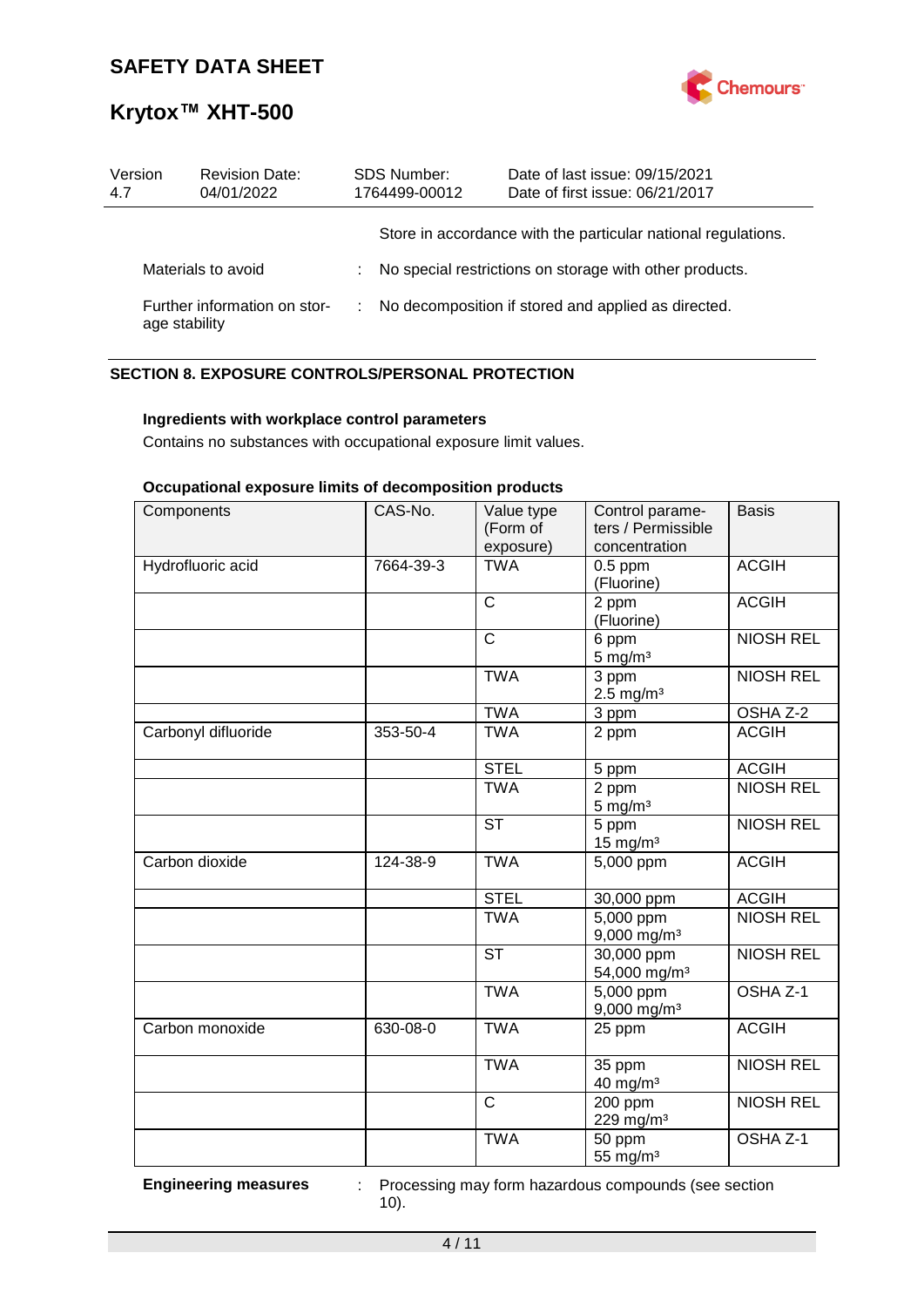



| Version<br>4.7 | <b>Revision Date:</b><br>04/01/2022                                                         |                                                                                                                                                                                                                                  | <b>SDS Number:</b><br>1764499-00012                                                                                                                                                                                                                                                                                                                                                                                                                                                                                                                                                                                                 | Date of last issue: 09/15/2021<br>Date of first issue: 06/21/2017                                         |
|----------------|---------------------------------------------------------------------------------------------|----------------------------------------------------------------------------------------------------------------------------------------------------------------------------------------------------------------------------------|-------------------------------------------------------------------------------------------------------------------------------------------------------------------------------------------------------------------------------------------------------------------------------------------------------------------------------------------------------------------------------------------------------------------------------------------------------------------------------------------------------------------------------------------------------------------------------------------------------------------------------------|-----------------------------------------------------------------------------------------------------------|
|                |                                                                                             |                                                                                                                                                                                                                                  |                                                                                                                                                                                                                                                                                                                                                                                                                                                                                                                                                                                                                                     | Ensure adequate ventilation, especially in confined areas.<br>Minimize workplace exposure concentrations. |
|                | Personal protective equipment                                                               |                                                                                                                                                                                                                                  |                                                                                                                                                                                                                                                                                                                                                                                                                                                                                                                                                                                                                                     |                                                                                                           |
|                | Respiratory protection<br>concentrations are above recommended limits or are<br>protection. |                                                                                                                                                                                                                                  | General and local exhaust ventilation is recommended to<br>maintain vapor exposures below recommended limits. Where<br>unknown, appropriate respiratory protection should be worn.<br>Follow OSHA respirator regulations (29 CFR 1910.134) and<br>use NIOSH/MSHA approved respirators. Protection provided<br>by air purifying respirators against exposure to any hazar-<br>dous chemical is limited. Use a positive pressure air supplied<br>respirator if there is any potential for uncontrolled release,<br>exposure levels are unknown, or any other circumstance<br>where air purifying respirators may not provide adequate |                                                                                                           |
|                | Hand protection                                                                             |                                                                                                                                                                                                                                  |                                                                                                                                                                                                                                                                                                                                                                                                                                                                                                                                                                                                                                     |                                                                                                           |
|                | Remarks                                                                                     |                                                                                                                                                                                                                                  |                                                                                                                                                                                                                                                                                                                                                                                                                                                                                                                                                                                                                                     | Wash hands before breaks and at the end of workday.                                                       |
|                | Eye protection                                                                              | Wear the following personal protective equipment:<br>Safety glasses                                                                                                                                                              |                                                                                                                                                                                                                                                                                                                                                                                                                                                                                                                                                                                                                                     |                                                                                                           |
|                | Skin and body protection                                                                    | Skin should be washed after contact.                                                                                                                                                                                             |                                                                                                                                                                                                                                                                                                                                                                                                                                                                                                                                                                                                                                     |                                                                                                           |
|                | Hygiene measures                                                                            | If exposure to chemical is likely during typical use, provide<br>eye flushing systems and safety showers close to the wor-<br>king place.<br>When using do not eat, drink or smoke.<br>Wash contaminated clothing before re-use. |                                                                                                                                                                                                                                                                                                                                                                                                                                                                                                                                                                                                                                     |                                                                                                           |

## **SECTION 9. PHYSICAL AND CHEMICAL PROPERTIES**

| Appearance                                                     | t.    | viscous liquid    |
|----------------------------------------------------------------|-------|-------------------|
| Color                                                          |       | colorless         |
| Odor                                                           |       | odorless          |
| Odor Threshold                                                 | t - 1 | No data available |
| рH                                                             |       | : 7               |
| Melting point/freezing point                                   | diam. | No data available |
| Initial boiling point and boiling : No data available<br>range |       |                   |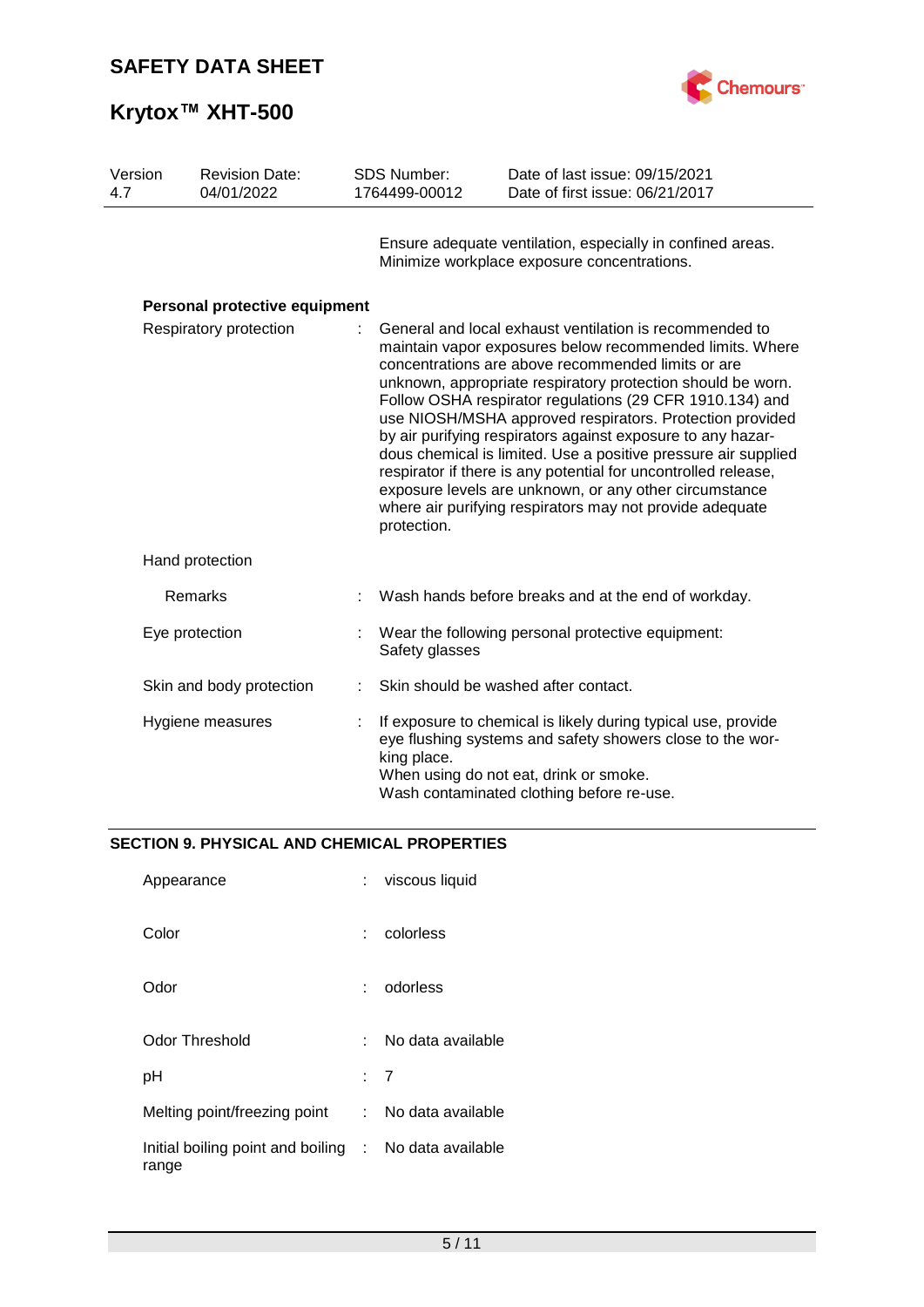# **Krytox™ XHT-500**



| 4.7 | Version         | <b>Revision Date:</b><br>04/01/2022                 |   | SDS Number:<br>1764499-00012 | Date of last issue: 09/15/2021<br>Date of first issue: 06/21/2017 |
|-----|-----------------|-----------------------------------------------------|---|------------------------------|-------------------------------------------------------------------|
|     | Flash point     |                                                     | ÷ | does not flash               | Method: Pensky-Martens closed cup                                 |
|     |                 | Evaporation rate                                    | t | No data available            |                                                                   |
|     |                 | Flammability (solid, gas)                           | t | Not applicable               |                                                                   |
|     |                 | Flammability (liquids)                              | ÷ | Will not burn                |                                                                   |
|     |                 | Upper explosion limit / Upper<br>flammability limit |   | No data available            |                                                                   |
|     |                 | Lower explosion limit / Lower<br>flammability limit | ÷ | No data available            |                                                                   |
|     |                 | Vapor pressure                                      | t | No data available            |                                                                   |
|     |                 | Relative vapor density                              |   | No data available            |                                                                   |
|     |                 | Relative density                                    |   | $1.86 - 1.91$                |                                                                   |
|     | Solubility(ies) | Water solubility                                    | t | insoluble                    |                                                                   |
|     | octanol/water   | Partition coefficient: n-                           |   | No data available            |                                                                   |
|     |                 | Autoignition temperature                            | ÷ | No data available            |                                                                   |
|     |                 | Decomposition temperature                           |   | 662 °F / 350 °C              |                                                                   |
|     | Viscosity       | Viscosity, kinematic                                | ÷ | No data available            |                                                                   |
|     |                 | <b>Explosive properties</b>                         |   | Not explosive                |                                                                   |
|     |                 | Oxidizing properties                                |   |                              | The substance or mixture is not classified as oxidizing.          |
|     | Particle size   |                                                     |   | Not applicable               |                                                                   |

### **SECTION 10. STABILITY AND REACTIVITY**

| Reactivity             | ÷. | Not classified as a reactivity hazard.                                                                        |
|------------------------|----|---------------------------------------------------------------------------------------------------------------|
| Chemical stability     |    | Stable under normal conditions.                                                                               |
| tions                  |    | Possibility of hazardous reac- : Hazardous decomposition products will be formed at elevated<br>temperatures. |
| Conditions to avoid    |    | None known.                                                                                                   |
| Incompatible materials |    | None.                                                                                                         |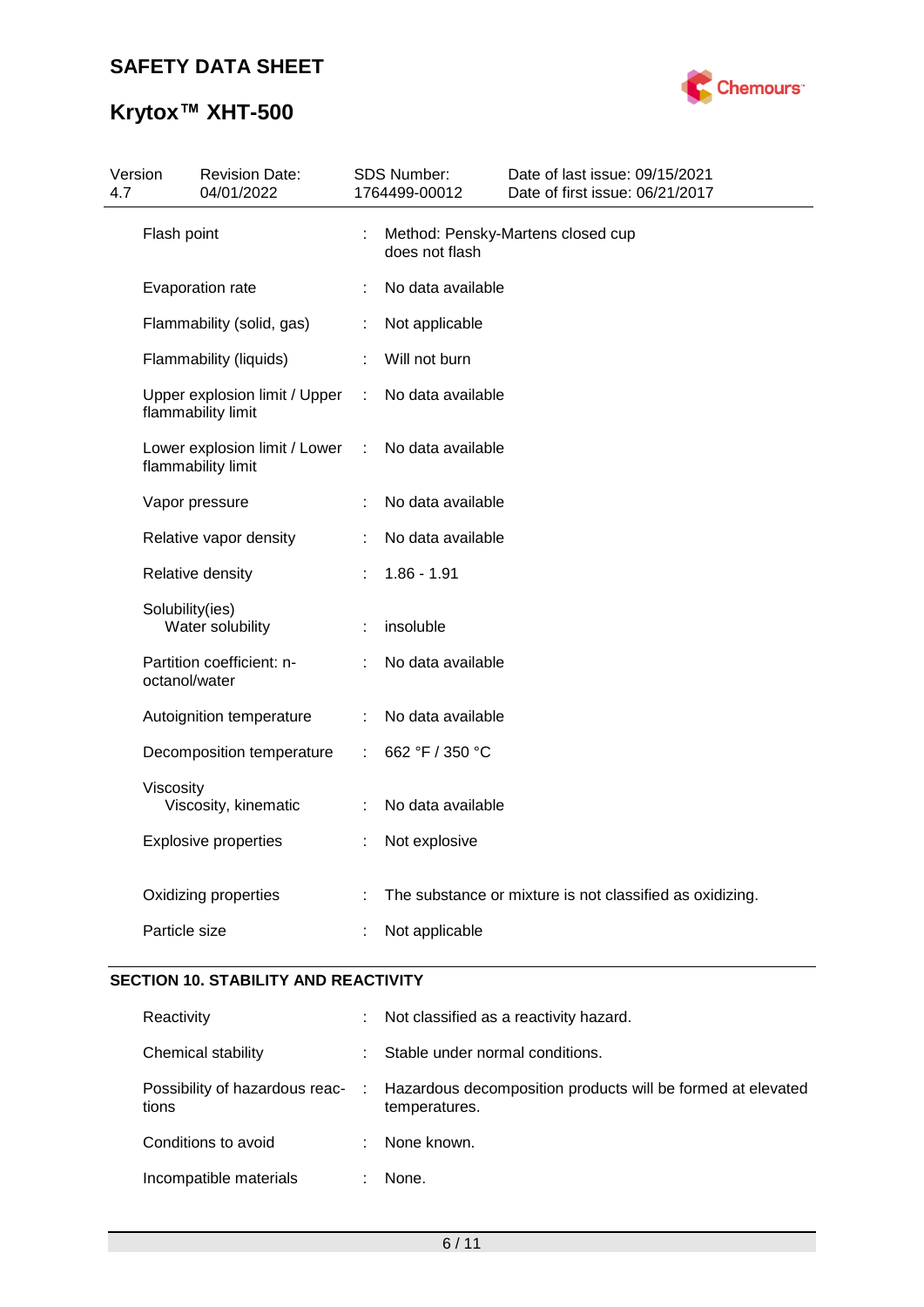

# **Krytox™ XHT-500**

| Version | <b>Revision Date:</b>            | SDS Number:   | Date of last issue: 09/15/2021  |
|---------|----------------------------------|---------------|---------------------------------|
| 4.7     | 04/01/2022                       | 1764499-00012 | Date of first issue: 06/21/2017 |
|         | Hazardous decomposition products |               |                                 |

# **Hazardous decomposition products**

Thermal decomposition

Carbonyl difluoride Carbon dioxide Carbon monoxide

### **SECTION 11. TOXICOLOGICAL INFORMATION**

### **Information on likely routes of exposure**

Inhalation Skin contact Ingestion Eye contact

### **Acute toxicity**

Not classified based on available information.

### **Skin corrosion/irritation**

Not classified based on available information.

### **Serious eye damage/eye irritation**

Not classified based on available information.

#### **Respiratory or skin sensitization**

### **Skin sensitization**

Not classified based on available information.

#### **Respiratory sensitization**

Not classified based on available information.

### **Germ cell mutagenicity**

Not classified based on available information.

### **Carcinogenicity**

Not classified based on available information.

- **IARC** No ingredient of this product present at levels greater than or equal to 0.1% is identified as probable, possible or confirmed human carcinogen by IARC.
- **OSHA** No component of this product present at levels greater than or equal to 0.1% is on OSHA's list of regulated carcinogens.
- **NTP** No ingredient of this product present at levels greater than or equal to 0.1% is identified as a known or anticipated carcinogen by NTP.

### **Reproductive toxicity**

Not classified based on available information.

#### **STOT-single exposure**

Not classified based on available information.

### **STOT-repeated exposure**

Not classified based on available information.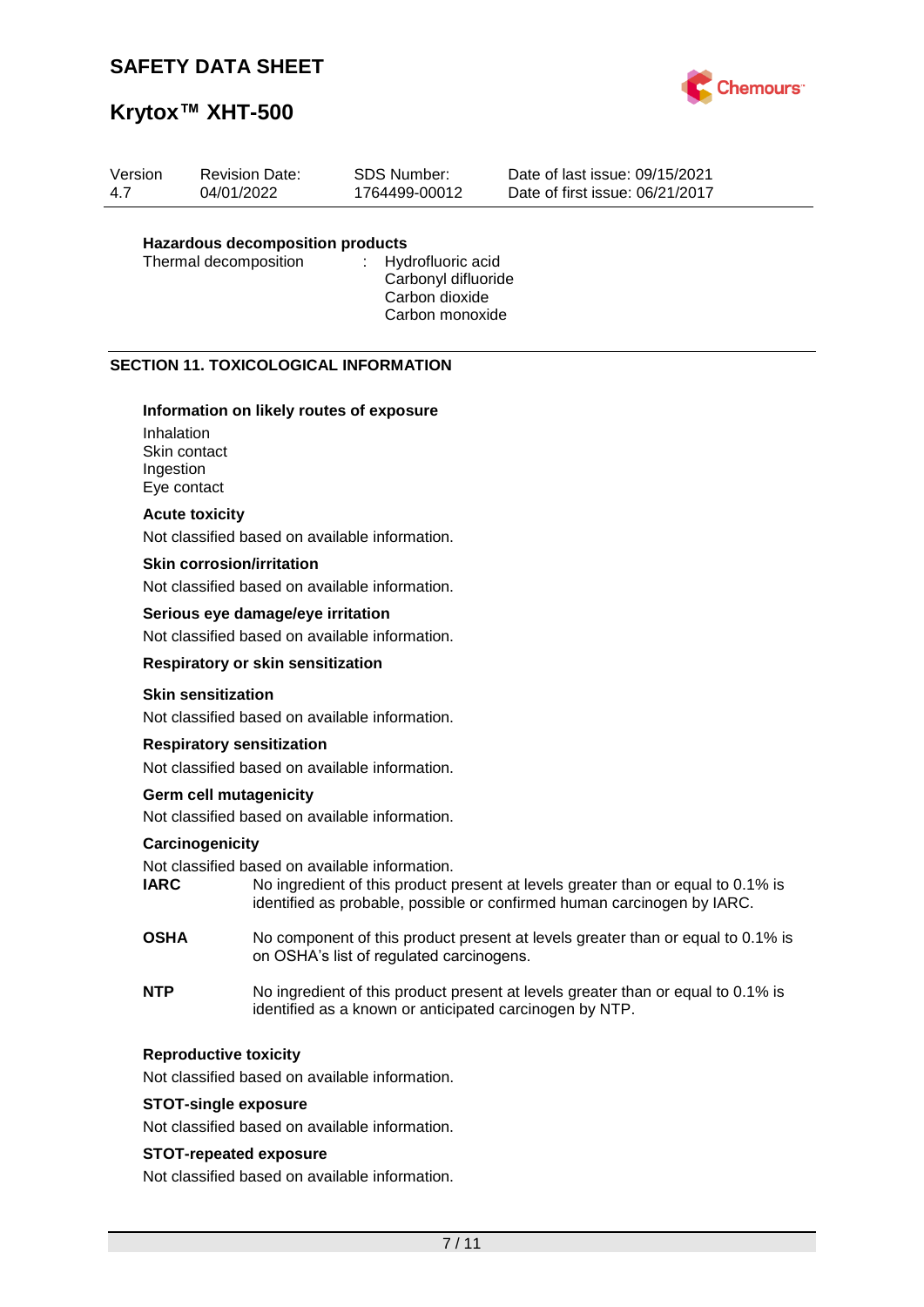

## **Krytox™ XHT-500**

| Version | <b>Revision Date:</b> | SDS Number:   | Date of last issue: 09/15/2021  |
|---------|-----------------------|---------------|---------------------------------|
| 4.7     | 04/01/2022            | 1764499-00012 | Date of first issue: 06/21/2017 |
|         |                       |               |                                 |

#### **Aspiration toxicity**

Not classified based on available information.

### **SECTION 12. ECOLOGICAL INFORMATION**

### **Ecotoxicity**

No data available

### **Persistence and degradability**

No data available

### **Bioaccumulative potential**

No data available **Mobility in soil**

No data available

### **Other adverse effects**

No data available

### **SECTION 13. DISPOSAL CONSIDERATIONS**

| <b>Disposal methods</b><br>Waste from residues | Dispose of in accordance with local regulations.                                                                                                               |
|------------------------------------------------|----------------------------------------------------------------------------------------------------------------------------------------------------------------|
| Contaminated packaging                         | Empty containers should be taken to an approved waste<br>handling site for recycling or disposal.<br>If not otherwise specified: Dispose of as unused product. |

### **SECTION 14. TRANSPORT INFORMATION**

### **International Regulations**

**UNRTDG** Not regulated as a dangerous good

### **IATA-DGR**

Not regulated as a dangerous good

### **IMDG-Code**

Not regulated as a dangerous good

### **Transport in bulk according to Annex II of MARPOL 73/78 and the IBC Code** Not applicable for product as supplied.

### **Domestic regulation**

**49 CFR** Not regulated as a dangerous good

# **Special precautions for user**

Not applicable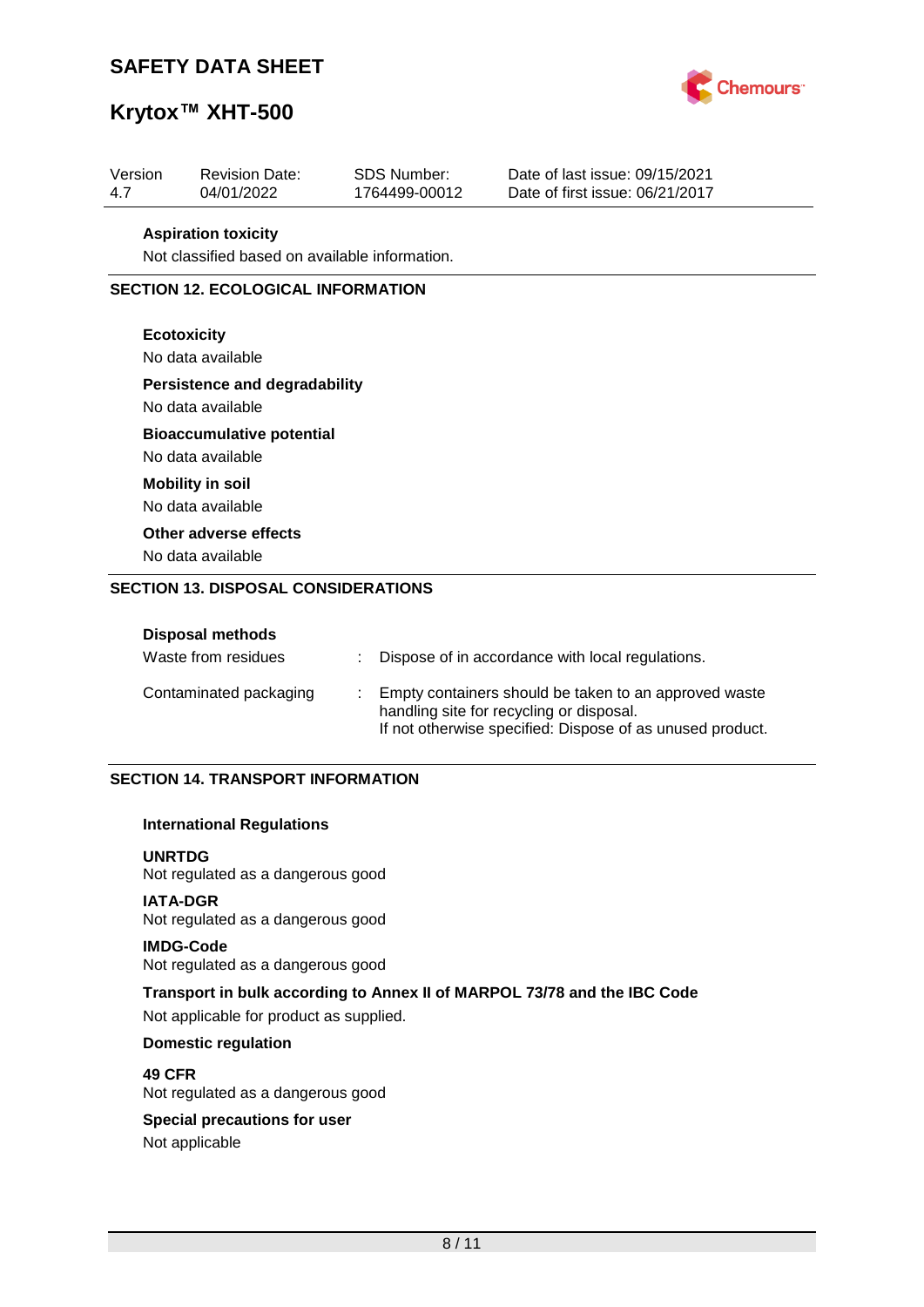

# **Krytox™ XHT-500**

| Version | <b>Revision Date:</b> | SDS Number:   | Date of last issue: 09/15/2021  |
|---------|-----------------------|---------------|---------------------------------|
| 4.7     | 04/01/2022            | 1764499-00012 | Date of first issue: 06/21/2017 |

### **SECTION 15. REGULATORY INFORMATION**

### **CERCLA Reportable Quantity**

This material does not contain any components with a CERCLA RQ.

### **SARA 304 Extremely Hazardous Substances Reportable Quantity**

This material does not contain any components with a section 304 EHS RQ.

### **SARA 302 Extremely Hazardous Substances Threshold Planning Quantity**

This material does not contain any components with a section 302 EHS TPQ.

| SARA 311/312 Hazards | : No SARA Hazards                                                                                                                                                                         |
|----------------------|-------------------------------------------------------------------------------------------------------------------------------------------------------------------------------------------|
| <b>SARA 313</b>      | : This material does not contain any chemical components with<br>known CAS numbers that exceed the threshold (De Minimis)<br>reporting levels established by SARA Title III, Section 313. |

### **US State Regulations**

### **Pennsylvania Right To Know**

PFPE fluid Trade secret

### **California Prop. 65**

WARNING: This product can expose you to chemicals including Pentadecafluorooctanoic acid, which is/are known to the State of California to cause birth defects or other reproductive harm. For more information go to www.P65Warnings.ca.gov. Note to User: This product is not made with PFOA nor is PFOA intentionally present in the product; however, it is possible that PFOA may be present as an impurity at background (environmental) levels.

### **SECTION 16. OTHER INFORMATION**

**Further information**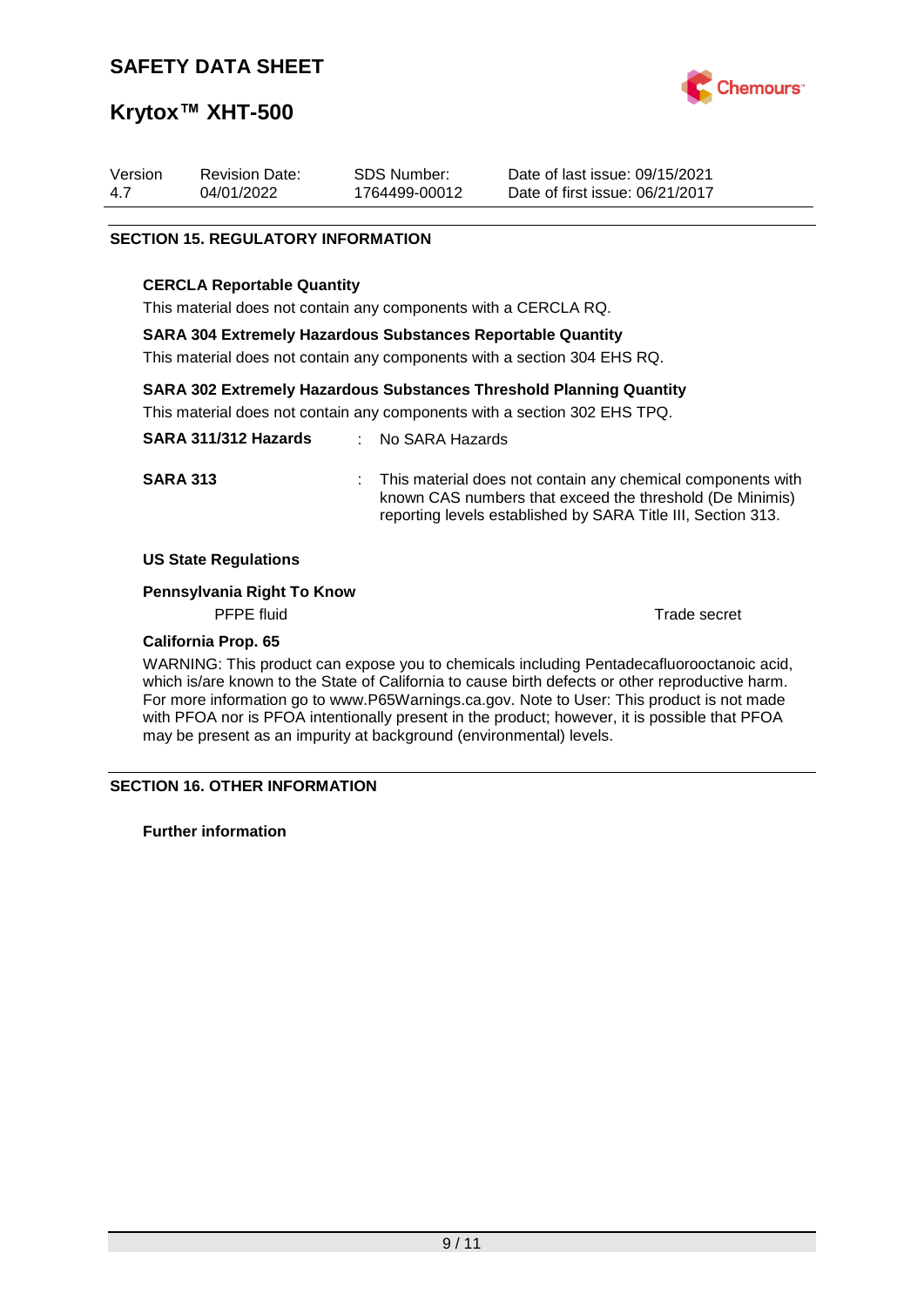

# **Krytox™ XHT-500**



Krytox™ and any associated logos are trademarks or copyrights of The Chemours Company FC, LLC.

Chemours™ and the Chemours Logo are trademarks of The Chemours Company. Before use read Chemours safety information.

For further information contact the local Chemours office or nominated distributors.

#### **Full text of other abbreviations**

| : USA. ACGIH Threshold Limit Values (TLV)<br>: USA. NIOSH Recommended Exposure Limits<br>USA. Occupational Exposure Limits (OSHA) - Table Z-1 Lim-<br>its for Air Contaminants |
|--------------------------------------------------------------------------------------------------------------------------------------------------------------------------------|
| : USA. Occupational Exposure Limits (OSHA) - Table Z-2                                                                                                                         |
| 8-hour, time-weighted average                                                                                                                                                  |
| : Short-term exposure limit                                                                                                                                                    |
| Ceiling limit                                                                                                                                                                  |
| : Time-weighted average concentration for up to a 10-hour<br>workday during a 40-hour workweek                                                                                 |
| : STEL - 15-minute TWA exposure that should not be exceeded<br>at any time during a workday                                                                                    |
| : Ceiling value not be exceeded at any time.                                                                                                                                   |
| 8-hour time weighted average                                                                                                                                                   |
| 8-hour time weighted average                                                                                                                                                   |
|                                                                                                                                                                                |

AIIC - Australian Inventory of Industrial Chemicals; ASTM - American Society for the Testing of Materials; bw - Body weight; CERCLA - Comprehensive Environmental Response, Compensation, and Liability Act; CMR - Carcinogen, Mutagen or Reproductive Toxicant; DIN - Standard of the German Institute for Standardisation; DOT - Department of Transportation; DSL - Domestic Substances List (Canada); ECx - Concentration associated with x% response; EHS - Extremely Hazardous Substance; ELx - Loading rate associated with x% response; EmS - Emergency Schedule; ENCS - Existing and New Chemical Substances (Japan); ErCx - Concentration associated with x% growth rate response; ERG - Emergency Response Guide; GHS - Globally Harmonized System; GLP - Good Laboratory Practice; HMIS - Hazardous Materials Identification System; IARC - International Agency for Research on Cancer; IATA - International Air Transport Association; IBC - International Code for the Construction and Equipment of Ships carrying Dangerous Chemicals